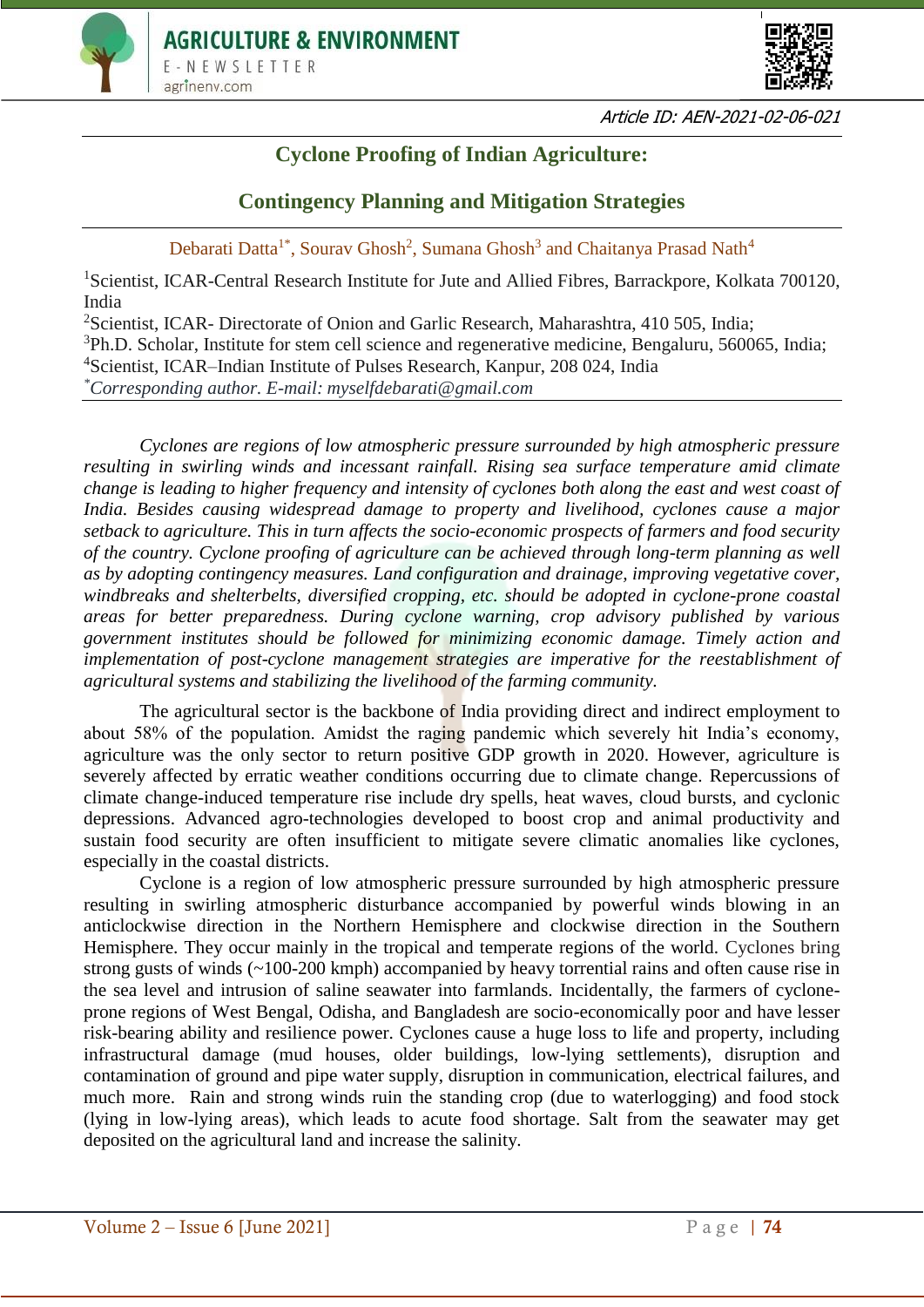



History suggests that the frequency of severe cyclonic storms is higher in the months of October-November, and April-May and lower during the southwest monsoon period. The frequency of cyclones in the Eastern Coast of India (Bay of Bengal) is about four times higher than that of the western coast (Arabian sea). In the last four decades, increase in sea surface temperature has led to higher frequency and intensity of cyclones per year causing widespread loss to livelihood and agriculture in coastal districts. These regions have witnessed unplanned and fast economic development and destruction of natural shelterbelts without taking into consideration the carrying capacity of the region. Cyclones leads to depletion of vegetation cover, salinity and waterlogging of crop fields, desertification, erosion of biodiversity, power outrages etc., often culminating in a social crisis. The only way to safeguard economic gains and ecological security of the ecosystem is to adopt an integrated coastal environmental planning to reduce the vulnerability of the region.

### **Stages of cyclone development**

The development of a cyclone covers **three** stages:

- **a) Formation and initial development state/stage:** Cyclones develop due to convergence of atmospheric/ oceanic conditions namely warm sea temperature over 28 ̊ C to a depth of 60 meters, high relative humidity of the atmosphere to a height of about 7000 meters, and atmospheric instability (an above-average decrease of temperature with altitude) encouraging considerable vertical cumulus cloud convection. These phenomena provide abundant water vapour in the air by evaporation, followed by condensation of water vapour into droplets and clouds, releasing heat energy and inducing a drop in pressure. A location of at least 4-5 latitude degrees from the Equator allows the Coriolis force to induce cyclonic wind circulation around low-pressure centres.
- b) **Fully matured:** A spiral pattern of highly turbulent giant cumulus thundercloud bands forms the chief characteristic of a fully mature tropical cyclone. These bands form a dense highly active central cloud core that wraps around a relatively calm zone, called the **"eye"** of the cyclone.
- c) **Weakening or decay:** Weakening of cyclone takes place when the source of warm moist air is abruptly cut off, i.e. when the cyclone hits the land, moves to a higher altitude or there is interference of another low pressure. On average, the life cycle of a cyclone is six days. However, it may last for less than 24 hours to more than 3 weeks.

#### **Cyclone vulnerability of India**

India is one of the most disaster-prone countries in the world. The Vulnerability Atlas of India depicts that out of the total geographical area, 54% of the landmass is prone to earthquakes, over 40 million hectares are prone to floods and about 8% of the total area is prone to cyclones. The coastal eco-system sustains a large portion of the population in India with a coastline of about 8041 km (the Arabian Sea on the west and Bay of Bengal on the east). In India, more than 10 million people live in nine coastal states, two union territories, and two groups of islands. An analysis of the frequency of cyclones on the East and West coasts of India between 1891 and 1990 shows that nearly 262 cyclones occurred (92 severe) in a 50 km wide strip on the East Coast, which shows that the east coast is highly vulnerable. Less severe cyclonic activity has been noticed on the West Coast with 33 cyclones in the same period. In the north Indian Ocean, the average number of cyclones building is usually five in a year. Only one of the five emerges in the Arabian sea. However, in the past three-four years, the Arabian Sea seems to be competing as a cyclone generator with the Bay of Bengal. In 2018, while the Bay of Bengal maintained its average of four cyclones a year, the Arabian Sea generated three cyclonic storms. In 2019, 5 cyclonic storms were generated over the Arabian sea against the normal of 1 per year. In 2020, the Bay of Bengal produced three cyclonic storms while two were formed in the Arabian Sea. The history of cyclones arising in east and west in India has been depicted in Figures 1 a & b respectively.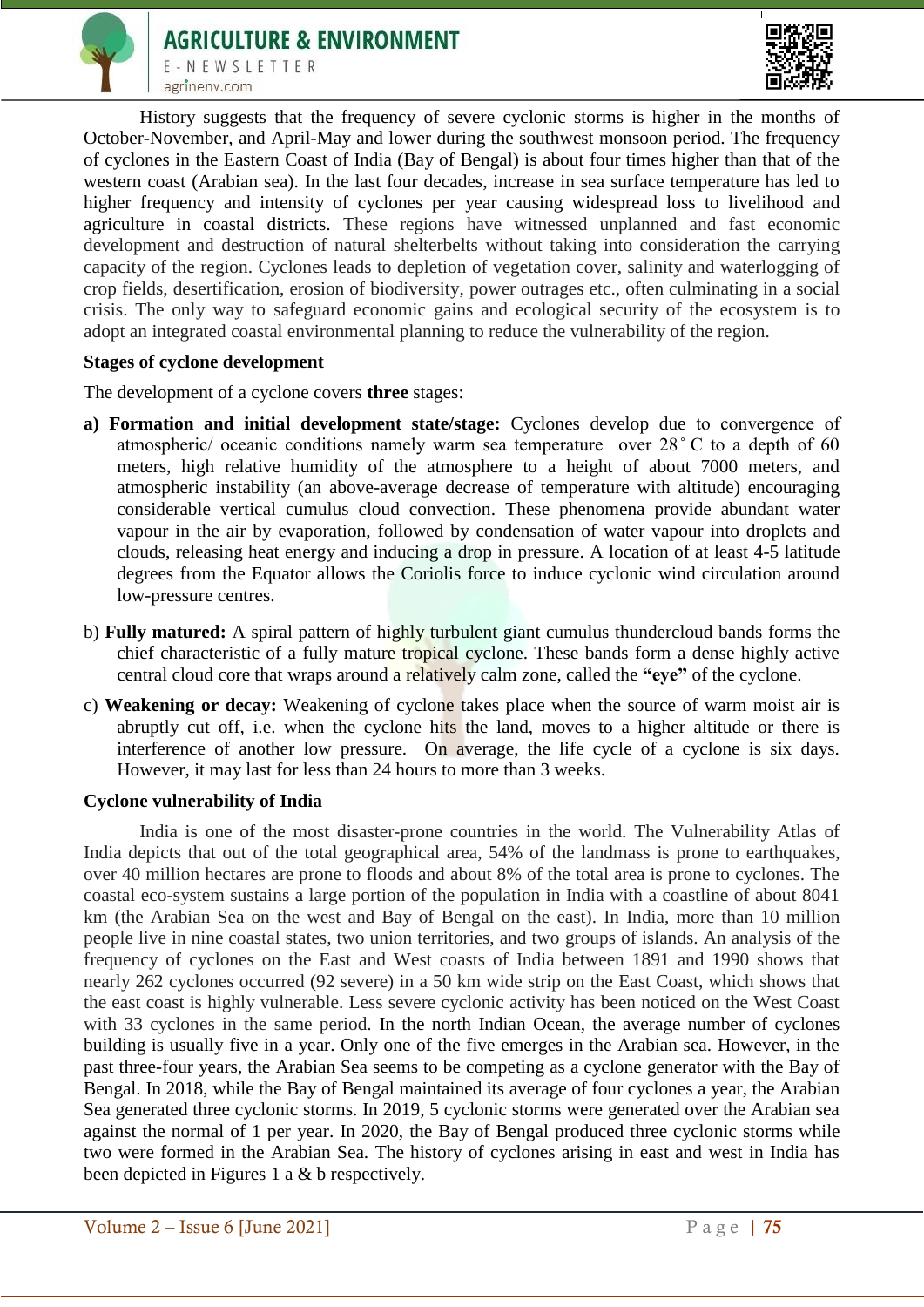**AGRICULTURE & ENVIRONMENT** 

E-NEWSLETTER agrineny.com





Fig. 1. Intensity and frequency of cyclone during different months in a. Eastern coast and b. West coast of India

CYCLONIC STORM (63-88 km/hr) SEVERE CYCLONIC STORM (89-117 km/hr) VERY SEVERE CYCLONIC STORM (118-165 km/hr) EXTREMELY SEVERE CYCLONIC STORM (166-220 km/hr) SUPER CYCLONIC STORM (>221 km/hr)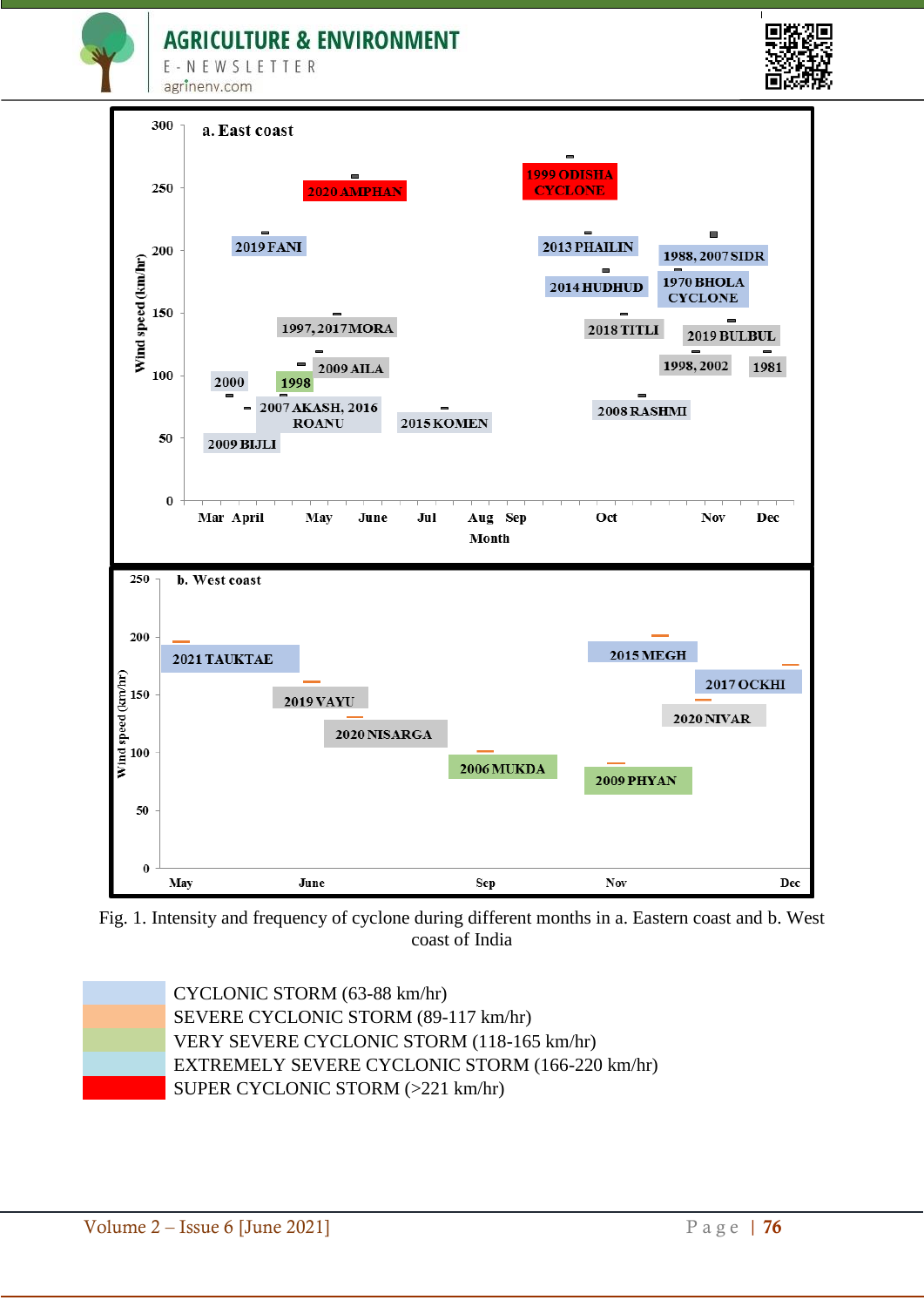



#### **Mitigation strategies and Damage control**

The steps for cyclone disaster management include prevention, mitigation, preparedness, response, and rehabilitation. The Disaster Management specialists are redesigning their approach by focusing on risk reduction and mitigation measures rather than only concentrating on post-disaster response (relief and reconstruction). A multi-pronged approach is necessary to combat cyclones and minimise the loss of life.

- **Warning:** The India Meteorological Department (IMD) is the nodal centre for wind detection, tracking, and forecasting cyclones. Cyclone tracking is done through the INSAT satellite based on which people are evacuated from areas likely to be affected. Accurate landfall predictions can give only a few hours' notice to threatened population. A cyclone warning is disseminated by several means such as satellite-based disaster warning systems, telephone, fax, high priority telegram, radio, television, public announcements, and bulletins in press. These warnings are spread among the general public, the fishing community, port authorities, commercial aviation, and government machinery. Response of the public to the warning in the form of correct precautionary action is vital to save lives and properties.
- **Hazard mapping:** Satellite imagery and GIS help to identify areas that are disaster-prone, zoning them according to risk magnitudes, inventory populations, and assets at risk, and simulating damage scenarios. These tools are even useful in managing disasters as they provide instant access to information required in management decisions. A hazard map suggests the cyclone vulnerable areas and will be useful to estimate the severity of the cyclone and various damage intensities in the region. The map is prepared with data inputs of past climatological records, history of wind speed, frequency of flooding, etc.
- $\checkmark$  Land use control: Policies should be in place to regulate land use such that the least critical activities are placed in vulnerable areas and settlements are avoided.
- **Engineered structures:** All elements holding the structures need to be properly anchored to resist the uplift or flying off of the objects. Also, river embankments should be protected and communication lines should be installed underground.
- $\checkmark$  Coastal belt plantation: Green belt plantation along the coastal line in a scientific interweaving pattern can reduce the effect of cyclone. Forests act as a wide buffer zone against strong winds and flash floods. The lack of protective forest cover allows water to inundate large areas and cause destruction.
- $\checkmark$  Cyclone shelter development: Where people do not have access to safe shelters within a range of 1.5 km, multi-purpose cyclone shelters may be constructed to ensure the physical safety of people and livestock.
- $\checkmark$  Public Awareness: The governments should initiate programs bringing awareness about the natural calamities and making provisions for higher local participation in the mitigation process. Besides, the public should be made aware of upcoming cyclones in advance through mass media.

#### **Contingency crop planning**

One of the preventive measures to alleviate the risk of cyclone is the need for contingency crop planning. Contingency planning can be defined as measures aimed at and executed for risk management when an exceptional risk is anticipated in the future. Contingency crop planning would certainly result in reducing crop loss and productivity in the event of cyclone/ flood, and forms the core component of prevention strategy. However, in the post cyclonic phase, advanced crop management interventions should form the main component and they should be adopted by the farmers on large scale to sustain productivity and quality of their crops. Low lying fields adjoining coastal regions may be severely inundated with saline water (up to 60 cm depths) making crop cultivation improbable in near future. All the engineering and cropping interventions fail to address the farming problems during the cyclone/flood season. However, when the flood water recedes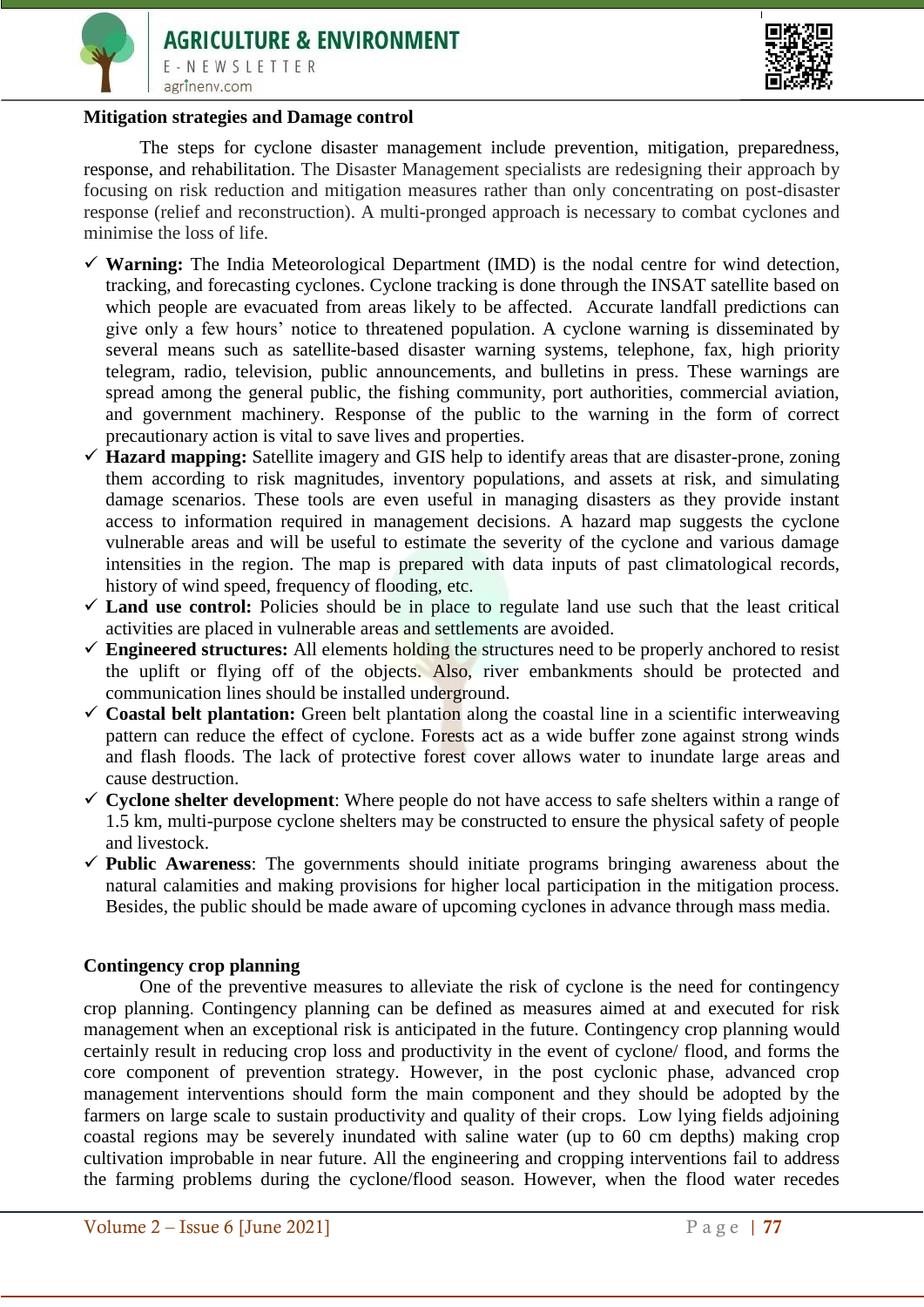

gradually, there is ample scope to implement alternate crop strategies if proper planning is done. Therefore, successful pre and post-flood management through contingency crop planning would be of paramount importance in enhancing crop productivity and ensuring the food security of our nation.

- **A. Long term crop management strategies for cyclone-prone regions**
- **Creation of seed banks and community nurseries**: Cyclonic rainfall and waterlogging forces the farmer to delay field preparation and planting. Incessant rainfall and high wind velocity may damage the crop nursery, especially vegetables. Such situations can be addressed by the creation of seed banks and community nurseries. Seed banks can be housed in elevated shelter homes which can be used by the farmers immediately after receding of floodwater. People can create floating structures with lightweight planting media made of wood or coco-peat to raise small quantities of crops. This can overcome the short supply of vegetables during long spells of floods. High-quality seedlings for commercial basis can be cultivated in protected structures like polyhouses. Provisions should be made for supplying polythene sheets of appropriate thickness (50 to 100 µm) so that affected farmers can make low-cost poly houses for raising vegetable seedlings in advance. Creeper vegetables like watermelon, pumpkin, ridge gourd, cucumber, and bitter gourd are planted at a wider spacing and these crops are not suitable for transplanting. Seedlings of these crops can be raised in disposable plastic cups or jute bags using fertile soil in poly houses.
- **Land modification technique**: Land modification techniques such as raised and sunken bed technique would be highly effective in utilization of the available water, higher crop productivity, cropping intensity, and economic net returns. Broad bed and furrow (BBF) is a technique for growing vegetables and fodder in the midst of rice fields while managing salinity and harvesting water in furrows for dry season vegetable production. The BBF system permits fish rearing in the furrows and fodder crops on the beds, both of which help to include animal components in the agricultural system.
- **Bio-drainage plants**: Waterlogging in coastal region due to high and unusual rainfall during cyclone coupled with insufficient drainage leads to flooding in wider areas. Biological drainage by specific kinds of vegetation like *Casuarina* and eucalyptus is a promising tool to improve drainage situation. Bio-drainage plants help to reduce the water table at a faster rate and thereby, facilitate in growing the winter season crops like watermelon, black gram, ridge gourd, cucumber and cowpea. This allows intercrop cultivation and helps in the advanced planting of rabi crops resulting in higher water and land productivity.
- **Flood management by improving vegetative cover and developing shelterbelts:** Torrential rains, strong wind, and storm range lead to flooding and landslides in the cyclone-affected areas. The roots of the plants and trees keep the soil intact and prevent erosion. Shelterbelt plantations like *Casuarina*, eucalyptus, and acacia can be developed to break severe wind speeds and protect crops. To protect banana plant, a strong hedge may act as a windbreak. Besides, a strong structure with regular pruning and a strong root system through watering will reduce breakage and toppling. Promotion of natural seaside vegetation like mangroves should be done since their root system checks soil erosion. Species chosen for this purpose should not only be able to withstand the impact of strong cyclonic winds but also check soil erosion and give additional timber.
- **Crop diversification:** Crop characteristics such as lower height, stronger root system, tolerance to waterlogging and/or salinity, and lower pest profile are ideal in cyclone-prone areas. Traditional crops such as jute/sugarcane/maize may be intercropped with short-duration crops such as mungbean, vegetables, etc. for increasing climate resilience.
- **Use of soil ameliorants:** Coastal salinity due to intrusion of seawater as a result of cyclone affects crop productivity. Salinity tolerant varieties should be grown. Soil amelioration using organic manures like FYM, compost, and green manure helps in reducing soil salinity.
- **Participatory Water Resource Development, water harvesting structures, and drainage:**  Water resources should be developed using a combination of recharge structures and open dug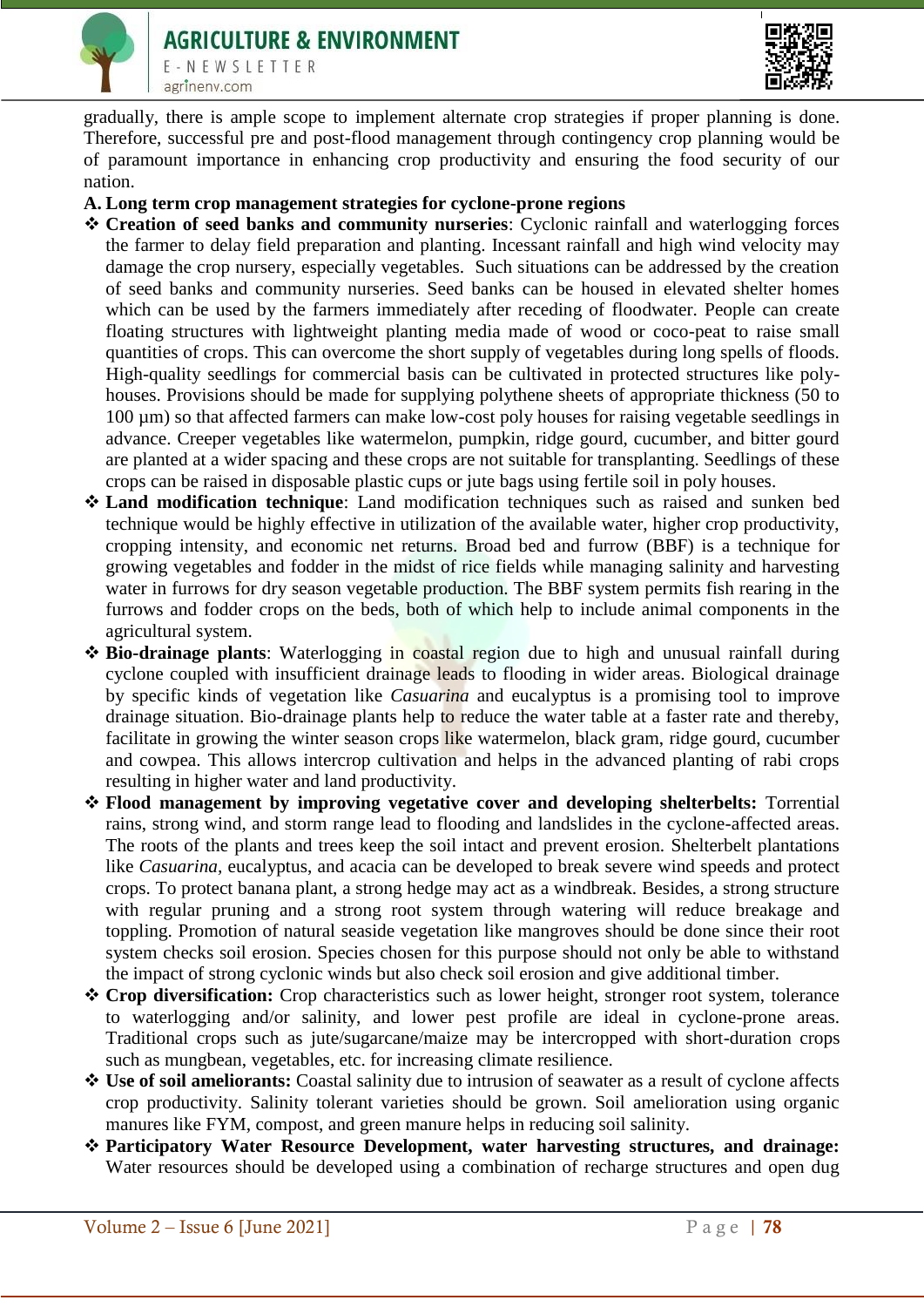



E-NEWSLETTER agrinenv.com

wells. Subsurface water harvesting structures (SSWHS) are highly useful for coastal cyclone prone and waterlogged areas where freshwater floats above the saline water below ground. SSWHS has the potential to enhance water productivity by involving pisciculture and vegetables. Drainage system should be improved to reduce waterlogging, especially in standing crops. Ditches may be dug in the field at 10m intervals. To involve stakeholders in water resource development and management, Water Users Association has been formed to involve farmers in the creation and management of the irrigation facilities, inculcating a sense of ownership of the assets created.

- **Pond Based Integrated farming system:** Pond embankments can be used effectively to grow crops like coconut, arecanut, banana, and papaya along with vegetables like pumpkin, bitter gourd. Moringa and coconut crops on the embankments will provide long-term income. Fodder crops should be introduced on the inner and outer slopes to protect the ponds against erosion and to supply food to the livestock. Poultry may be introduced as an additional income source over the ponds, and their droppings may be utilized as the manure source for crop plants and feed for fishes in the pond. Besides, mushroom cultivation and compost preparation may be done with this which will prevent overall crop loss due to natural calamity.
- **Proper storage facility**: Covered threshing floor cum drying yard helps in preventing grain damage. Communities drying yards and polythene sheets to prevent grain from getting moist are possible options to prevent grain damage. Thus, a crop at the maturity stage should be harvested well in advance and kept in a storage area.

## **B. Crop advisory before a cyclone**

- $\cdot$  If standing paddy crop is 80% ripe, it should be cut and threshed immediately.
- Harvested paddy should be covered with polythene to prevent moisture.
- $\triangle$  Standing sugarcane crop may be tied in a bunch to prevent wind damage.
- \* For standing crops like jute, proper provision of drainage should be done to prevent waterlogging. One of the corrective measures to be taken for water drainage is by digging a ditch of 25 cm deep and 20 cm wide at 10 m intervals in the field with a downward slope.
- \* Summer crops like mungbean, black gram, if at maturity stage should be harvested quickly and kept in proper storage areas instead of open yards.
- **◆ Irrigation, pesticide, fungicide spray should be temporarily stopped. Watering should be stopped** four days ahead for allowing the roots to hold the soil and prevent it from getting uprooted.
- Plucking of ripe fruits like mango and vegetables needs to be done before the onset of inclement weather. Fruits close to getting ripe should be harvested without delay to reduce the tree's weight. For banana, removal of the canopy is best left to the latest practical time possible for a low category and physically small cyclone. Besides, farmers are advised to reduce the top weight of coconut palms by cutting off coconuts, tender coconuts, and old leaves ahead of storms to avoid uprooting the trees.
- \* Greenhouse and shadow hut cultivation sheds can be protected by fixing them to the ground with metal rods
- In the aftermath of the cyclone, chemicals like metalaxyl+mancozeb, tebuconazole, carbendazim should be kept prepared for preventing bacterial and fungal infestation,
- Livestock should be kept in a proper shed and food should be stocked for 4-5 days. The state government should sensitise fisherfolks about the upcoming cyclones
- **C. Post cyclone contingency measures:**
- \* Post cyclone, arrangements should be made for providing seeds, fertilizers, plant protection chemicals, and farm machinery, if the planting season is immediate.
- Farmers should be assisted for the resumption of agricultural activities towards a normal agricultural calendar.
- $\cdot$  In the case of waterlogging, fungicide spray may be done to reduce pest incidence due to high humidity.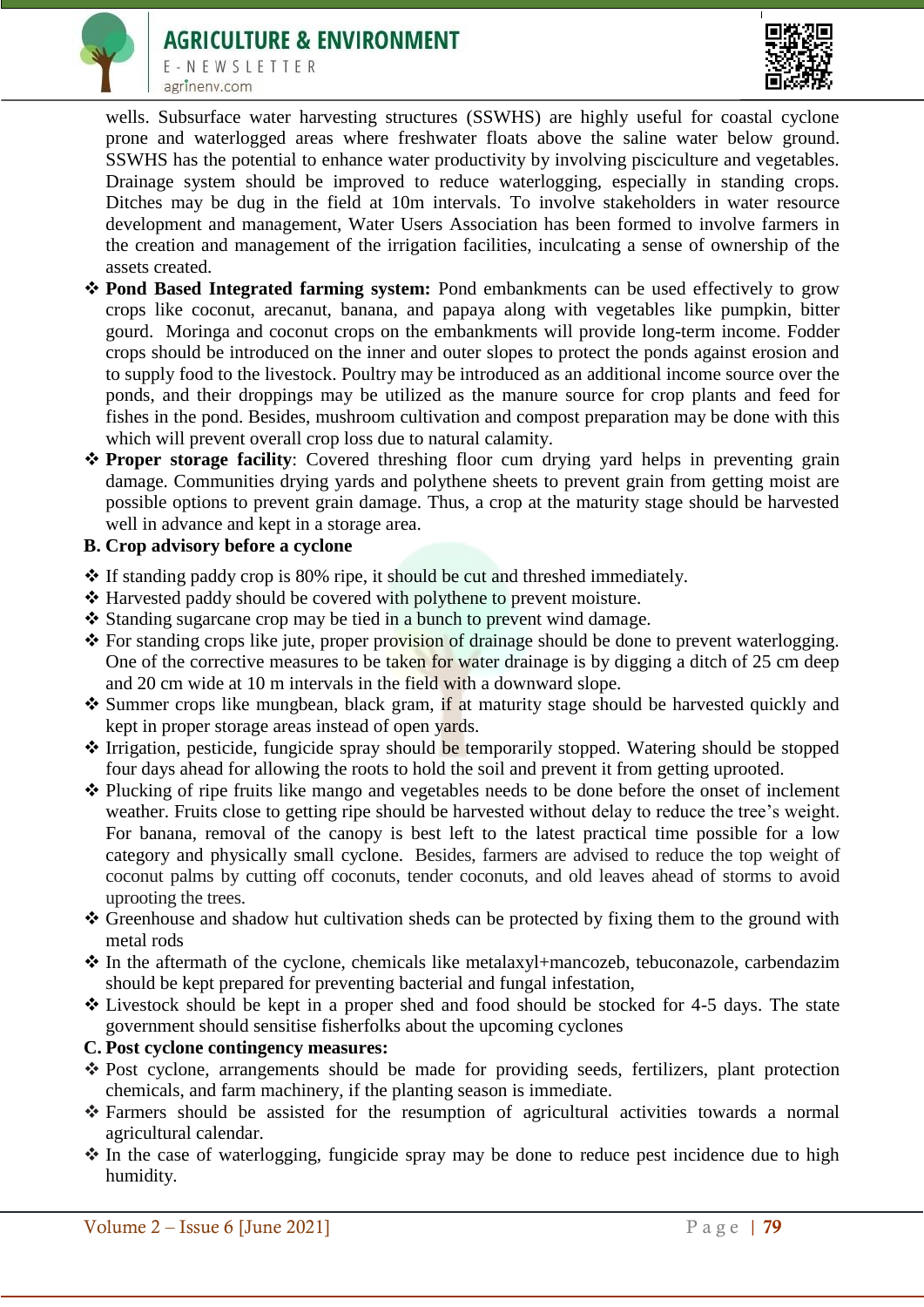



- Weed may proliferate due to heavy rain or due to exposure of soil to sunlight due to canopy loss. Thus, weeding or herbicide application should be done to reduce competition with the recovering crop.
- Within 2 to 6 months of the cyclone hit, rehabilitation of damaged agricultural and other rural infrastructure and water supply, rehabilitation of damaged orchards, promotion of agro-forestry for firewood and timber needs to be completed.
- Flood protection dams should be constructed and on-farm water control structures should be developed. The practice of de-sanding, de-siltation, and land shaping will help in bringing a desirable shift in soil physical condition during post flood situations.
- Technology-based capacity development and training for affected farmers, livestock keepers, and fishermen are required to prepare for efficient agricultural production.
- Financial support for crop raising, harvest, and postharvest operations through zero or lowinterest agricultural credit is needed.
- Livestock must be provided shelter and feed immediately. This should be followed by medicines, de-wormers, and vaccinations as per the situation. Livestock farmers should be helped by arranging feed, fodder, and veterinary support. Restocking of birds and arrangement of feeds and medicines are to be arranged for poultry revival.
- Fish farmers should be provided with fish fingerlings and feed, boats, and nets as per need.

## **Future roadmap**

Participatory process is an important requirement for the implementation of contingency plans as it creates awareness, sensitivity and capacity building of all stakeholders, leading to effective planning and implementation at the local level. Since data flows from districts to states and the Government of India regularly, aggregation of inputs requirement at the state and the national level becomes easy for planning and effective delivery. A computer-based Decision Support System could be evolved linking all districts in the country with respective states and at the national level so that the implementation can be monitored at the national level. Convergence of national programs dealing with soil health, water harvesting, watersheds, pressurized irrigation systems, irrigation plans, horticulture systems, tribal sub-plans, water mission, green climate fund, hill ecosystem, farm mechanization, livelihood programs, national mission for sustainable agriculture (NMSA), etc., is essential to manage weather variability. These programs consist of various technological interventions which result in resilient agricultural production systems if implemented coherently and timely. Remote sensing data and techniques along with GIS have proven their usefulness in disaster management plans especially in mapping the new situation after the disaster which helps in updating the geographical database. A communication network system helps in establishing contacts between relief teams which, with better central coordination, can work more efficiently. The strong coordination among the Ministry of Agriculture, Water Resources, Civil Supplies, Heath, Science and Technology, Indian Meteorological Department, Relief commissions of State governments, and Non-Governmental organizations would help in implementing cyclone and flood resilient agricultural systems. Thus, a healthy partnership should be developed between stakeholders at all levels - especially government, private sector, and the community to achieve sustainable mitigation strategies.

## **Conclusion**

Cyclone management needs to be a multidisciplinary and proactive approach. For achieving our goal towards a safer country, we have to enhance the accuracy of disaster prevention, mitigation, and preparedness. We have to implement the potential agricultural and structural mitigation measures as part of the multipronged and integrated management approach in cyclone-prone areas. Immediate attention must be paid to contingency crop planning and integrated cyclone and flood management strategies for reducing the extent of the damage. Contingency measures may be categorized as preventive measures, post-cyclone management, and crop-based advisory. Natural